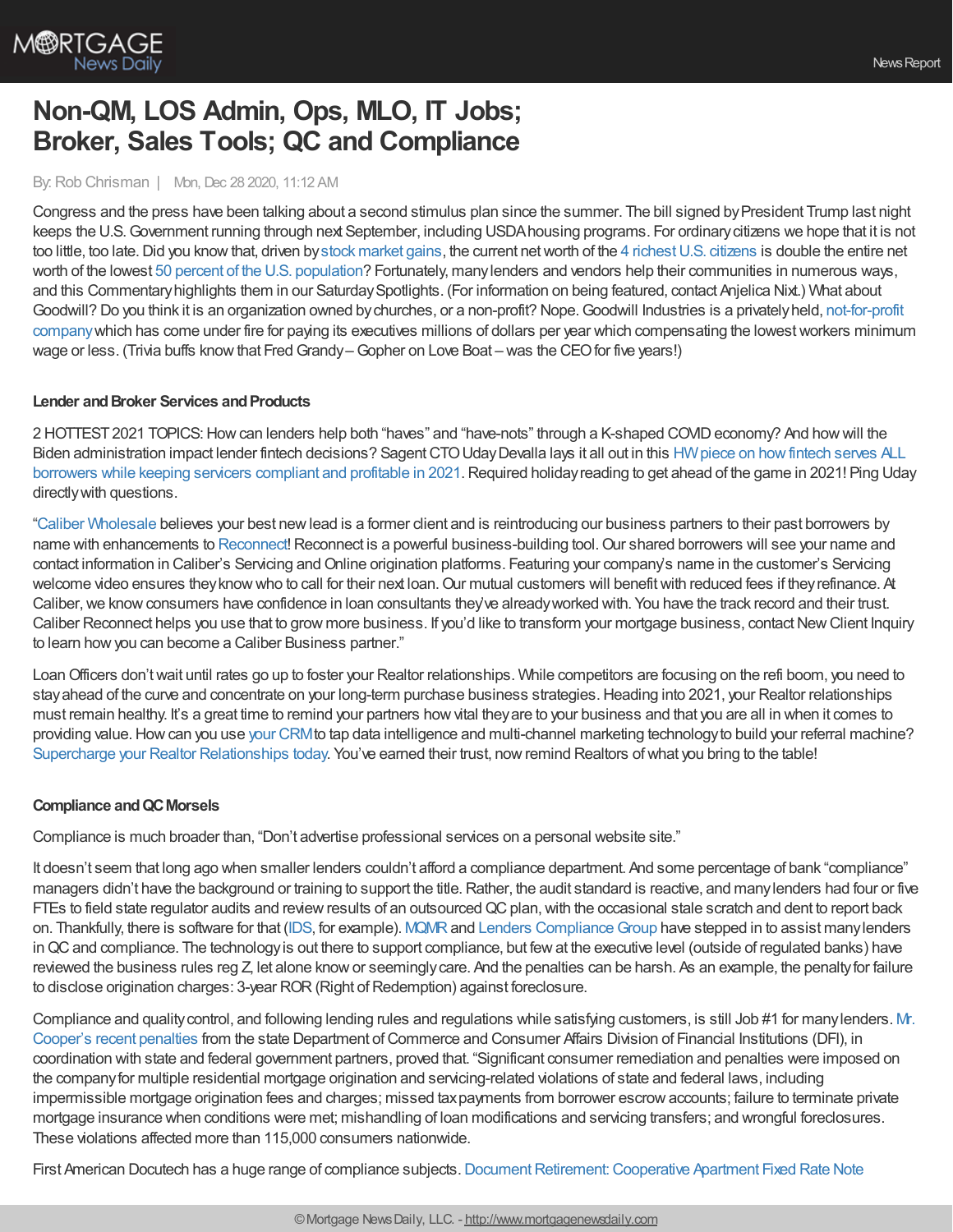

(Cx4992). Testing 4506-C IVES Request for Transcript of Tax Return (Copy of Tax Form, Cx3095). 2020 Graphs for Credit Score Disclosure – B-3/H-3 (Cx15312).[Cooperative](https://info.docutech.com/e2t/tc/VW8c1K6TDsktW8HYNG543PCfPW8cYYgJ4kX3HcMLtlVG3lGnpV1-WJV7CgSxqW2yc4QQ7sKXsqW48DWXn8jwmWMW72yvvG2nX1CkN62_6ZqmP4WLW6-CpfH8WZz3JW9bs4Rb6CPJ0YW4W40vf6lWpm8W6MC5Ll6PYhvWW29FH-36p55JTN1918GjYP2Z1W4_zlG36Pf6_QW2h2bPL19wSwNW5s3B3_5NBnPWW7vFB-c3f2VPdW2QhBVT5V64zwVrD-7-7dyCW_W4fjYfm5LQM-GW7WfDx-4DHQJ2W3KwC0F7-yKKVW3WwsjR8GJ1KqN1bZv3gjxsNrW90ZYZh1xQmtBN6PBknzCsFsMVDrkvH4pmqz0W2BZDLQ8NNJG7W96F-jt2C8VB333Dk1) Share Loans [101.DocumentUpdates:](https://info.docutech.com/e2t/tc/VW8c1K6TDsktW8HYNG543PCfPW8cYYgJ4kX3HcMLtlT95kbT5V3Zsc37CgV39W1pBpdF348gwwW2_HbrD2XP5BVW7TplPl602YJBW58c_vd8QnfkgW333-bC4nRkPGW82RDBL89V04hW1rKB_c3qcNRVW7Zpp912nH6sbW7dYzZ13HHmQyN5TlXHHT0X6nW3ZZG0H3rtXhbW8nLv4y2MfNCNW99xtsh4pWWffW933K0454kMHrW655qC88CZkr7N59NFBWD47ZRW8Vd3sD8DlzcnW2_wP1M4Sxd6GVY270x1p7tfqW65lvJ119g2bPW2D367v6Pv-X6VrfvsF5JFsvvW6zbCBb6RstLdW1rsbzG3C29tKW3c5_zm744-dKW59fQK85sBp96W5Lf3Vg4mYFv7W623sZd2R56FrW5KPtYD462szCW86WstV2JcY88W8RPmvY3gYtQ1W2T2Cx06BspwZ3c6x1) VADeed of Trust Second (Cx512) and NEDeed of Trust Second (Cx496). Fannie Mae's post on document updates regarding 4506-T/4506-CCopyof TaxForm (Cx3095 and Cx17841) and Statement of Credit Denial, Termination or Change (Cx15858). Solex Consent Changes: Updates to Language for Consent Removing Internet Explorer as a Supported Browser. Document Updates: Statement of Credit Denial, Termination or Change (Cx15858).

The Dodd-Frank Wall Street Reform and Consumer Protection Act (Dodd-Frank Act) mandated the reform of the consumer mortgage disclosure forms. The Consumer Financial Protection Bureau (CFPB) spent years working with the mortgage industryto come up with updated versions of the Truth-in-Lending Act (TILA) and Real Estate Settlement Procedures Act (RESPA) Integrated Disclosures (TRID). "A little more than five years after a pretty painful implementation, it looks like TRID could be one of the next priorities on the regulatory reform agenda," said SitusAMC Managing Director Tom Cronin.

Here's a topic that seems to still pop up. Are lenders subject to HMDAreporting requirements required to report all categories or just one categorywhen an applicant checks multiple categories for race and/or ethnicity? Also, if the applicant does not check anything, does the lender report based on observation or surname?

In 2015, the Consumer Financial Protection Bureau amended [Regulation](https://files.consumerfinance.gov/f/documents/201701_cfpb_hmda_ethnicity-and-race-collection_v2.pdf) C, the implementing regulation of the Home Mortgage Disclosure Act, to expand the reporting categories of race and ethnicity to allow for more detailed categories. As the creditor, you must report every aggregate ethnicity category selected by the applicant. If the applicant selected both "Hispanic or Latino" and "not Hispanic or Latino," you must report both. Additionally, you must report every ethnic subcategory selected by the applicant, without reporting more than a total of five aggregate ethnic categories and subcategories. If the applicant selected more than five, you must report the aggregate categories selected and anythree subcategories selected. In this scenario, it is the lender's choice as to which selected subcategories will be reported.

In the event the applicant does not provide the ethnicityand race information and the application was bymail, telephone, the internet, or another electronic medium which does not allowthe lender to see the applicant, the lender does not need to make an additional request for the information and should leave the data fields [blank](https://www.consumerfinance.gov/rules-policy/regulations/1003/B/). In the event the application was taken in person or was submitted via an electronic medium that allowed the lender to see the applicant, the lender must note the monitoring information on the basis of visual observation or surname.

Note that if the lender is collecting information based upon visual observation or surname, the lender mayonlyselect from the aggregate ethnicityand race categories. If the applicant checks the "I do notwish to provide this information" boxon an application taken bymail or the internet or, with respect to a telephone application, orally states that he or she does not wish to provide the required information, as the lender, you should report "information not provided byapplicant in mail, internet or telephone application." Concerning guarantors, no demographic monitoring information should be collected. With respect to [co-applicants,](https://www.ffiec.gov/hmda/faqreg.htm) the demographic monitoring information for the coapplicant should be collected. If there is more than one co-applicant, the lender should onlycollect the first co-applicant's information.

### **Capital Markets**

2020 is quicklywinding down and the pandemic continues to worsen.Congress has finally**passedanother relief package extending manyprovisions of the CARESAct** as well as a **new roundof stimulus checks**, and it has nowbeen signed byPresident Trump. But it doesn't create an immediate shot in the arm. The stock market is not the economy!

The original relief package buoyed consumer spending over the course of the pandemic and the expiration of benefits was felt in recent economic data. Personal spending declined in November as everymajor categoryexcept groceries sawconsumers pull back. It is not common for this dataset to see such broad-based declines during a single month which points to the concerns and uncertainty surrounding manyhouseholds thatwere relying on enhanced transfer payments from the government. The passage of another relief package mayhelp some in the coming months although at present the amount per person is half of the previous bill. Weeklyjobless claims fell in mid-December though volatilityis expected between the expiration of the CARESAct and the implementation of the next round of relief. And h**ome sales easedinNovember as tight inventoryandrisingprices limitedoptions** for buyers.

Looking at the actual bond market, the abbreviated trading week last week ended with a reaction to new hurdles regarding the passage of a stimulus deal in Washington, an impending vote on the agreement of a Brexit deal, and as far as MBS are concerned, no Desk support and the third largest issuance on record. Treasuries rallied slightly and the MBS basis closed fractionally wider to end the abbreviated week. Further fanning concerns were newrecord lows in the week's Freddie Mac PrimaryMortgage Market Surveywhere the 30-year and 15-year rates declined versus the prior week to 2.66% and 2.19%, respectively. Lower rates lead to refinancing, which equates to prepayments on outstanding securities, which doesn't help investor interest.

This **holiday-shortenedweek is relativelylight ondata**, including today,when the sole economic release will be Dallas Fed manufacturing